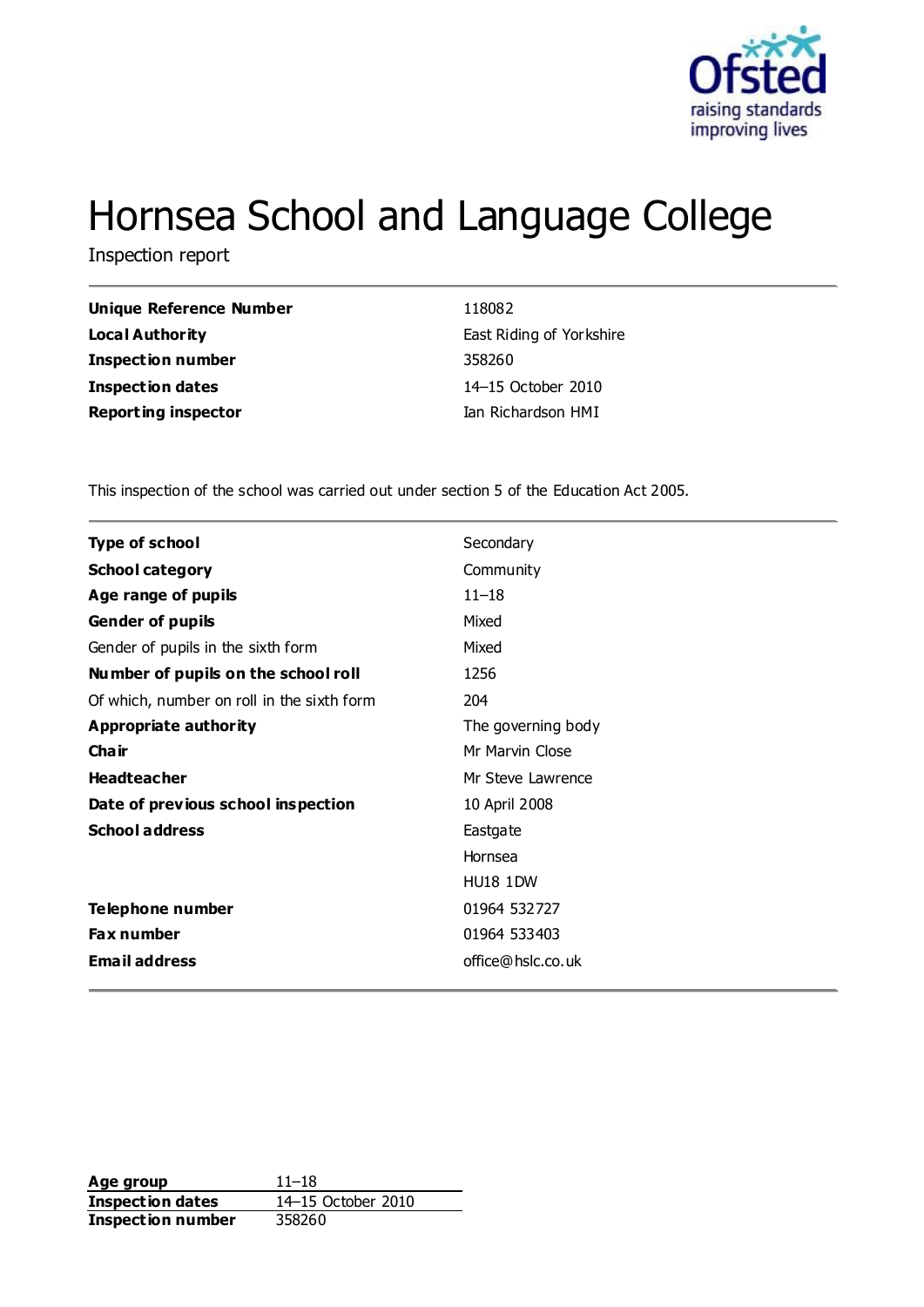The Office for Standards in Education, Children's Services and Skills (Ofsted) regulates and inspects to achieve excellence in the care of children and young people, and in education and skills for learners of all ages. It regulates and inspects childcare and children's social care, and inspects the Children and Family Court Advisory Support Service (Cafcass), schools, colleges, initial teacher training, work-based learning and skills training, adult and community learning, and education and training in prisons and other secure establishments. It assesses council children's services, and inspects services for looked after children, safeguarding and child protection.

Further copies of this report are obtainable from the school. Under the Education Act 2005, the school must provide a copy of this report free of charge to certain categories of people. A charge not exceeding the full cost of reproduction may be made for any other copies supplied.

If you would like a copy of this document in a different format, such as large print or Braille, please telephone 0300 1234 234, or email **[enquiries@ofsted.gov.uk](mailto:enquiries@ofsted.gov.uk)**.

You may copy all or parts of this document for non-commercial educational purposes, as long as you give details of the source and date of publication and do not alter the documentation in any way.

To receive regular email alerts about new publications, including survey reports and school inspection reports, please visit our website and go to 'Subscribe'.

Royal Exchange Buildings St Ann's Square Manchester M2 7LA T: 0300 1234 234 Textphone: 0161 618 8524 E: **[enquiries@ofsted.gov.uk](mailto:enquiries@ofsted.gov.uk)**

W: **[www.ofsted.gov.uk](http://www.ofsted.gov.uk/)**

© Crown copyright 2010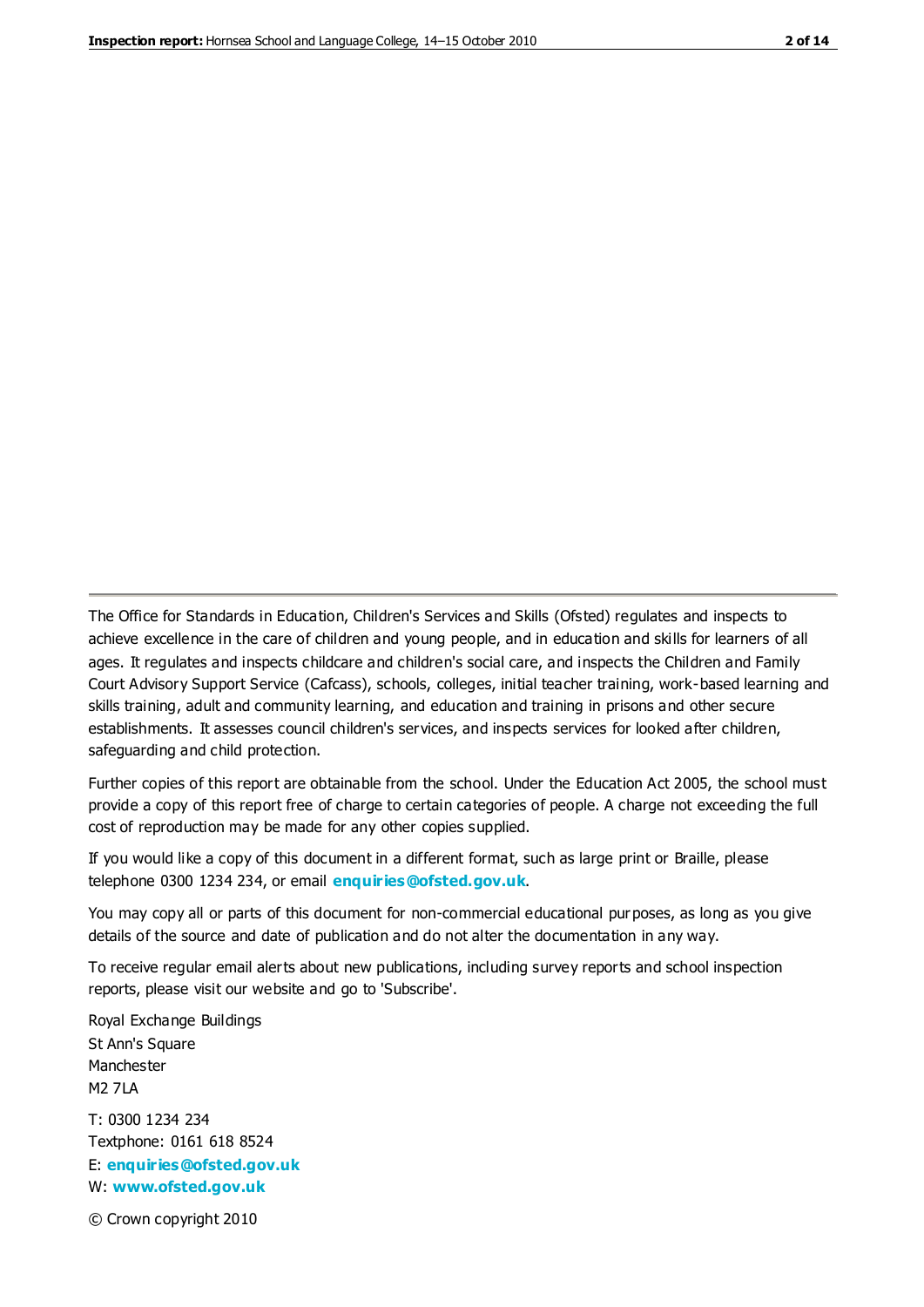# **Introduction**

This inspection was carried out by one of Her Majesty's Inspectors and five additional inspectors. The inspection team observed teaching and learning in 34 lessons and 34 teachers. Meetings were held with members of the senior leadership team, groups of students, teachers and governors. They observed the school at work and looked at a range of documentation including that concerned with safeguarding, the school's development plan, a selection of the school's policies, and documents describing the school's involvement in community activity. The inspection team received 356 completed questionnaires from parents and carers and also scrutinised questionnaires completed by students and staff of the school.

The inspection team reviewed many aspects of the school's work. It looked in detail at the following.

- It reviewed any changes in outcomes for students since the last inspection and whether the achievement is good for students of all abilities.
- $\blacksquare$  It looked at the quality of teaching in the school to determine if it is consistent and is evaluated effectively by the school's leadership and management.
- $\blacksquare$  It evaluated how the curriculum has improved since the last inspection.
- It considered how well the senior leadership team sets a vision for the school's development that is understood by middle leaders and all staff.

# **Information about the school**

The school is larger than the average for secondary schools and is situated in Hornsea, a small seaside town in North Holderness, East Yorkshire. The school was designated as a Language College in September 2004 and was redesignated as such in July 2008. The school has a lower-than-average proportion of pupils who are known to be eligible for free school meals. It has a proportion of pupils from minority ethnic groups that is well below the national average, as is the proportion of students who speak English as an additional language who speak English as an additional language. The school has a larger-thanaverage proportion of students who have a statement of special educational needs but the proportion having special educational needs and/or disabilities is below average. The school had its designation of Investor in People reconfirmed in November 2008. It achieved the International School Award in 2008. The Specialist Schools and Academies Trust (SSAT) designated the school a Mentor School in September 2007 and gave the SSAT Inclusion Award at the highest level of Transforming and Leading in autumn 2009. The Healthy Schools status was reconfirmed in May 2010 and the SSAT awarded the Investing in Community Engagement Quality Mark in August 2010.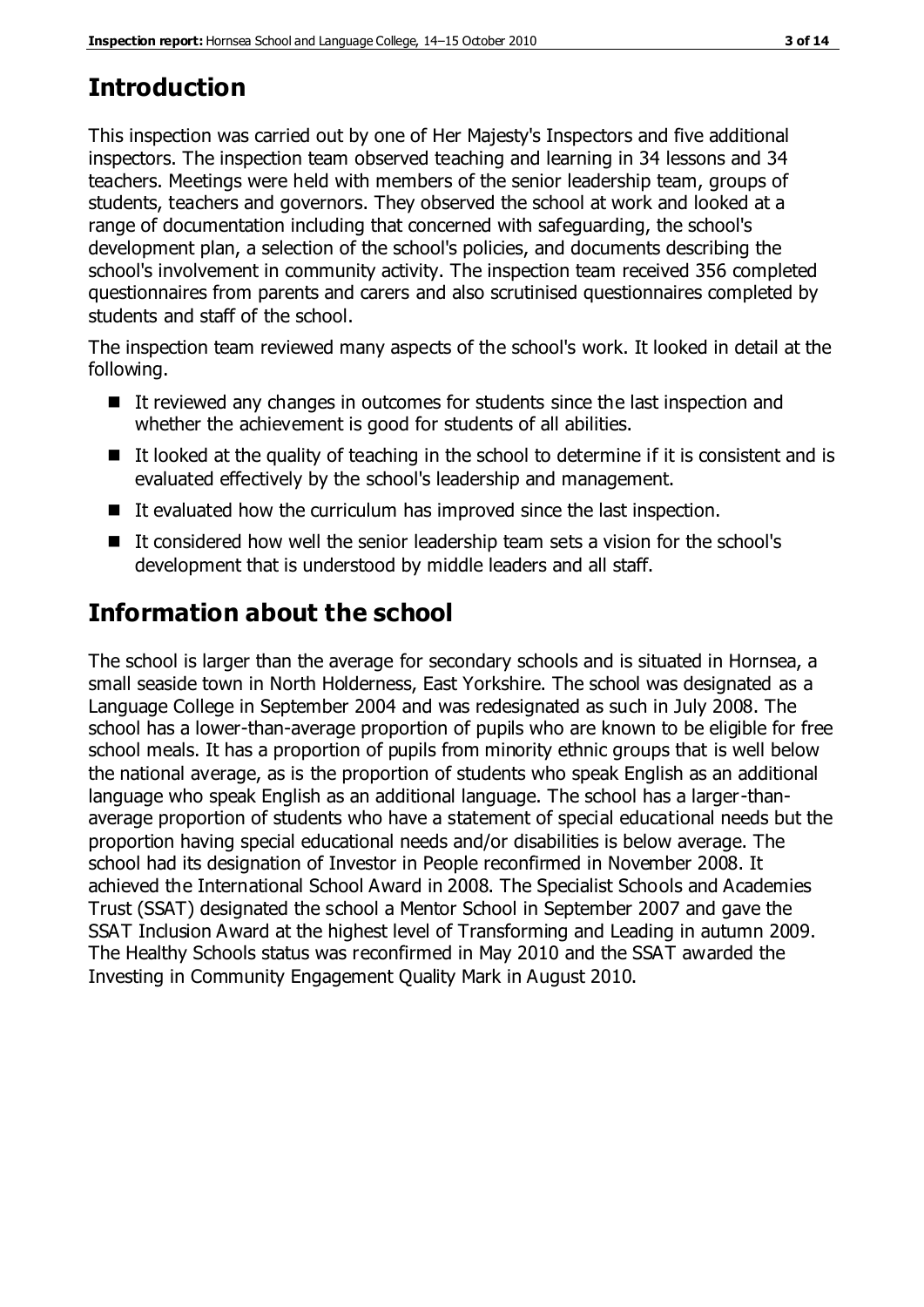# **Inspection judgements**

| Overall effectiveness: how good is the school? |  |
|------------------------------------------------|--|
|------------------------------------------------|--|

## **The school's capacity for sustained improvement 2**

## **Main findings**

The school is very well led and managed in a way that has engaged the enthusiasm and support of the staff, parents and carers and students. The senior leadership team have succeeded in driving improvement since the last report. Expectations of staff are high and they have understood and adopted the vision for the school set out by the leadership. Staff feel their views and ideas are listened to and valued; they feel they are participating and contributing to the process of self-evaluation. The school's senior leadership team and middle managers know how well the school is doing. There are robust systems in place for the monitoring and evaluation of progress and staff are called to account by senior leadership and by governors for the progress made by students in their faculties. Given the improvements since the last inspection, and the good understanding they have of developments needed in the school, the senior leadership team have demonstrated good capacity for sustained improvement.

Since the last inspection there has been an improving trend in outcomes for students. Their attainment at GCSE has improved and overall their progress has improved, although this is not consistent across all subjects. The school has recognised this and continues to work on bringing about consistently high standards. Currently, the more-able students are not consistently making as good progress as other groups of students. This is because they are not always set sufficiently challenging work. The assessment of students, while accurately determining standards, has not always led to a planning response by teachers for groups and for individual students. The frequency and the quality of feedback to students are too inconsistent. There are lost opportunities in the use of tutor time to review students' performance and to develop challenge for them on what they need to do to improve. There are heartening examples of the school being very successful in promoting the learning of students with special educational needs and/or disabilities. The school's success in providing for the needs of most groups is good.

Students speak positively of the care, guidance and support they receive. Any incidents of inappropriate behaviour are quickly dealt with and students know where they can go for advice and guidance or to talk over any problems they encounter. Consequently, behaviour is good. Care, guidance and support in the school are good and there are good systems in place to liaise with appropriate agencies to bring about support and improvement. Members of the sixth form speak positively about the support they receive and the fulfilment they get from acting as mentors to younger students. Pupils' behaviour is good in class and around the school.

The school's specialism in languages has had a positive impact on the school. A range of language lessons are being provided for the community and a good number of families have been involved in exchange visits with a French school. New technologies have allowed the school to connect to classrooms in Argentina and to have Skype contact with a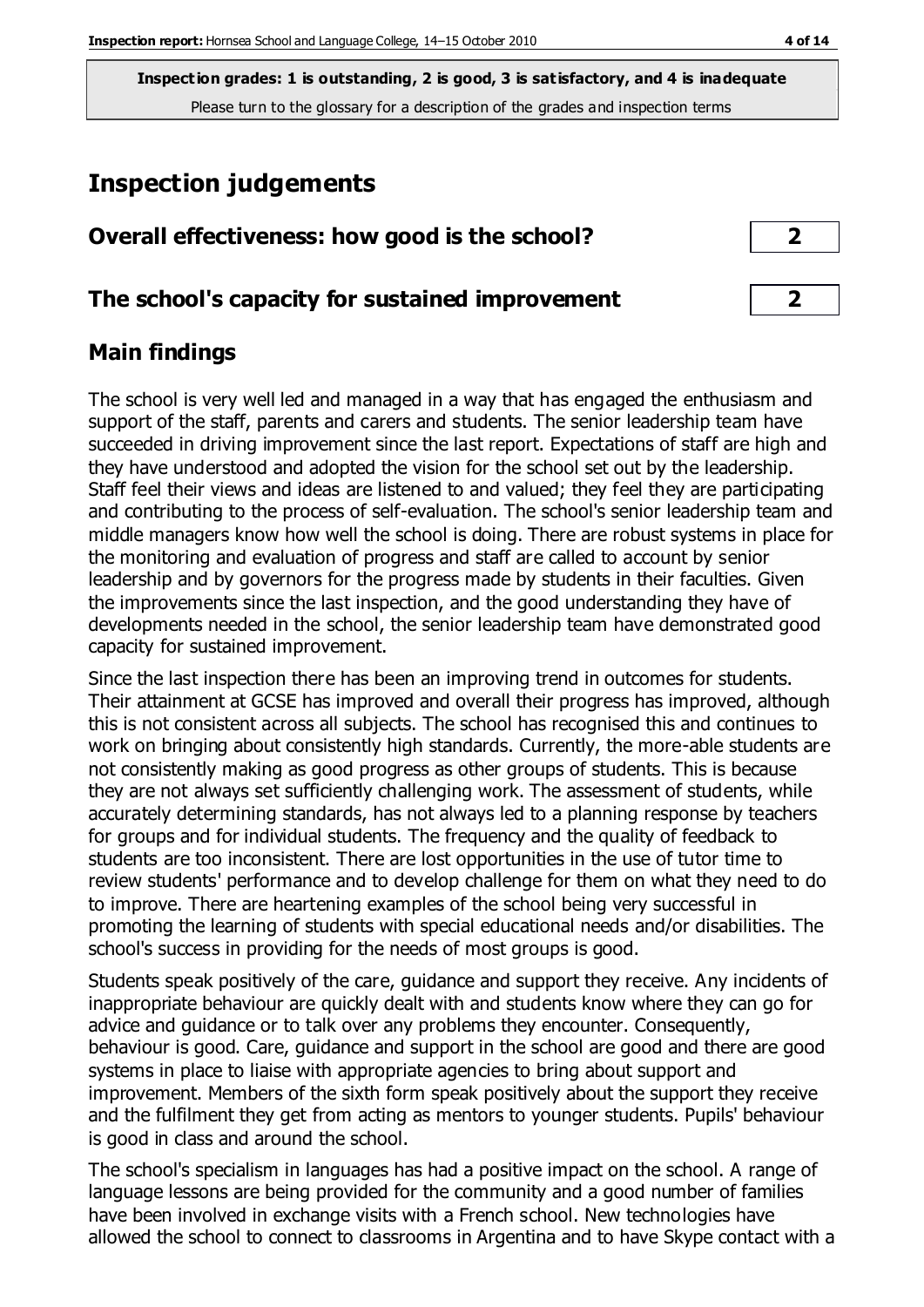Spanish school. Languages are actively involved in curriculum collaboration with other subjects such as music, art and mathematics.

## **What does the school need to do to improve further?**

- Build on the progress already made in using assessment data to inform the evaluation of progress, especially for the more-able students in supporting their independent learning.
- Improve the use of tutor time to ensure reviews about learning and progress take place on a regular basis and that through this students are appropriately challenged.

#### **Outcomes for individuals and groups of pupils 2**

Outcomes of examinations have shown an improving trend over the past four years. The majority of performance indicators show attainment of students to be above average and in some cases significantly above average. This is an improvement on the situation as reported on in the last inspection. Attainment in the core subjects at GCSE of English, mathematics and science are above, but not significantly above, average and have clearly improved. Attainment at the end of Key Stage 3 is above the national average in all three core subjects of English, mathematics and science. The above was confirmed by observations of lessons. Observations and discussions confirm that the outcomes for students in the sixth form are good.

Scrutiny of published examination data and the school's own data on recent performance shows that the vast majority of students are making good progress and some are making outstanding progress. However, the analysis of performance data shows that the moreable students are making less progress in some subjects than other groups. Students with special educational needs and/or disabilities are making better progress than the more able. Questionnaires completed by parents and/or carers show that 91% agree that the school meets their child's particular needs. The inspection team's observations of lessons and analysis of school's data support the view that the school has been successful in raising learning and progress overall and for specific students and groups.

In completing questionnaires, 95% of parents and carers agreed that their child enjoys school and students' own responses in interviews support this strongly positive view. In their questionnaire responses students were a little less positive but the large majority agreed that they enjoy school and a very large majority said they feel safe. Behaviour in lessons and around school is good. Students show consideration for others and there are positive relationships with staff.

The school prepares students well for their future economic well-being. Their attendance is above average as is their attainment at GCSE, with standards in English, mathematics and science being above average. Pupils' spiritual, moral, social and cultural development is good with contributions from a range of subjects being observed during the inspection. Despite the school's efforts to educate students in what contributes to healthy lifestyles they have yet to adopt them sufficiently. Observations of lunch and break times show a lower than hoped for uptake of healthy food options both in the packed lunches and the selections made from a good range of food on offer in the school. Parents' and carers' questionnaires showed lower levels of agreement that, 'the school helps my child to have a healthy lifestyle' than for almost all other statements.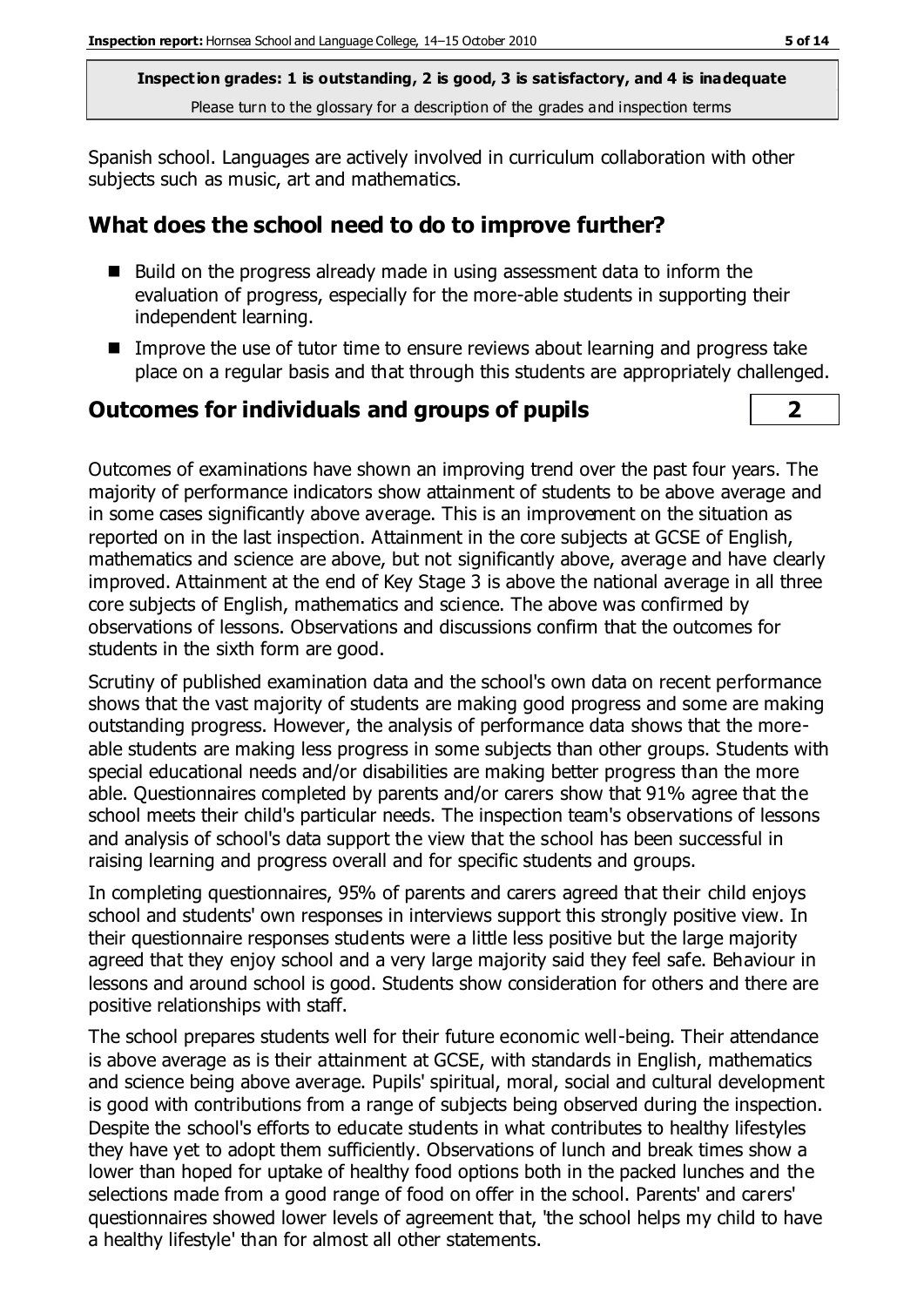These are the grades for pupils' outcomes

#### **Inspection grades: 1 is outstanding, 2 is good, 3 is satisfactory, and 4 is inadequate**

Please turn to the glossary for a description of the grades and inspection terms

| Pupils' achievement and the extent to which they enjoy their learning                                                     | $\overline{\mathbf{2}}$ |
|---------------------------------------------------------------------------------------------------------------------------|-------------------------|
| Taking into account:<br>Pupils' attainment <sup>1</sup>                                                                   | $\mathcal{P}$           |
| The quality of pupils' learning and their progress                                                                        | $\overline{2}$          |
| The quality of learning for pupils with special educational needs and/or disabilities<br>and their progress               | $\mathcal{P}$           |
| The extent to which pupils feel safe                                                                                      | $\overline{2}$          |
| Pupils' behaviour                                                                                                         | 2                       |
| The extent to which pupils adopt healthy lifestyles                                                                       | 3                       |
| The extent to which pupils contribute to the school and wider community                                                   | $\mathbf{2}$            |
| The extent to which pupils develop workplace and other skills that will contribute to<br>their future economic well-being | $\overline{2}$          |
| Taking into account:<br>Pupils' attendance <sup>1</sup>                                                                   | 2                       |
| The extent of pupils' spiritual, moral, social and cultural development                                                   | 2                       |

<sup>1</sup> The grades for attainment and attendance are: 1 is high; 2 is above average; 3 is broadly average; and 4 is low

#### **How effective is the provision?**

The quality of teaching overall is good. In a number of lessons observed jointly by inspectors and members of the senior leadership team, there was close agreement on the standards of teaching and learning seen. While there was no inadequate teaching observed, the teaching ranged from satisfactory to outstanding. Where teaching was satisfactory, there was often insufficient challenge to the full ability range with the moreable students not progressing as rapidly as possible. In the best lessons this was not so, with teachers showing great skill in evaluating the progress students are making, identifying individual needs and providing challenge for students of all abilities.

Underpinning the good teaching are several innovations that have brought about improvement and which are valued by staff. The process of coaching and provision of peer support has brought benefits to individuals and contributed to overall improvement. Staff have received professional development relevant to their needs and on key issues such as assessment for learning. An investment of time and resources has focused on developing the use of new technologies including a virtual learning environment. Information and communication technology was seen to be used well in lessons. Students and s taff speak positively of the e-learning that is now available in the school. The school is continuing to develop information and communication technology and raise staff confidence in its application to their professional practice.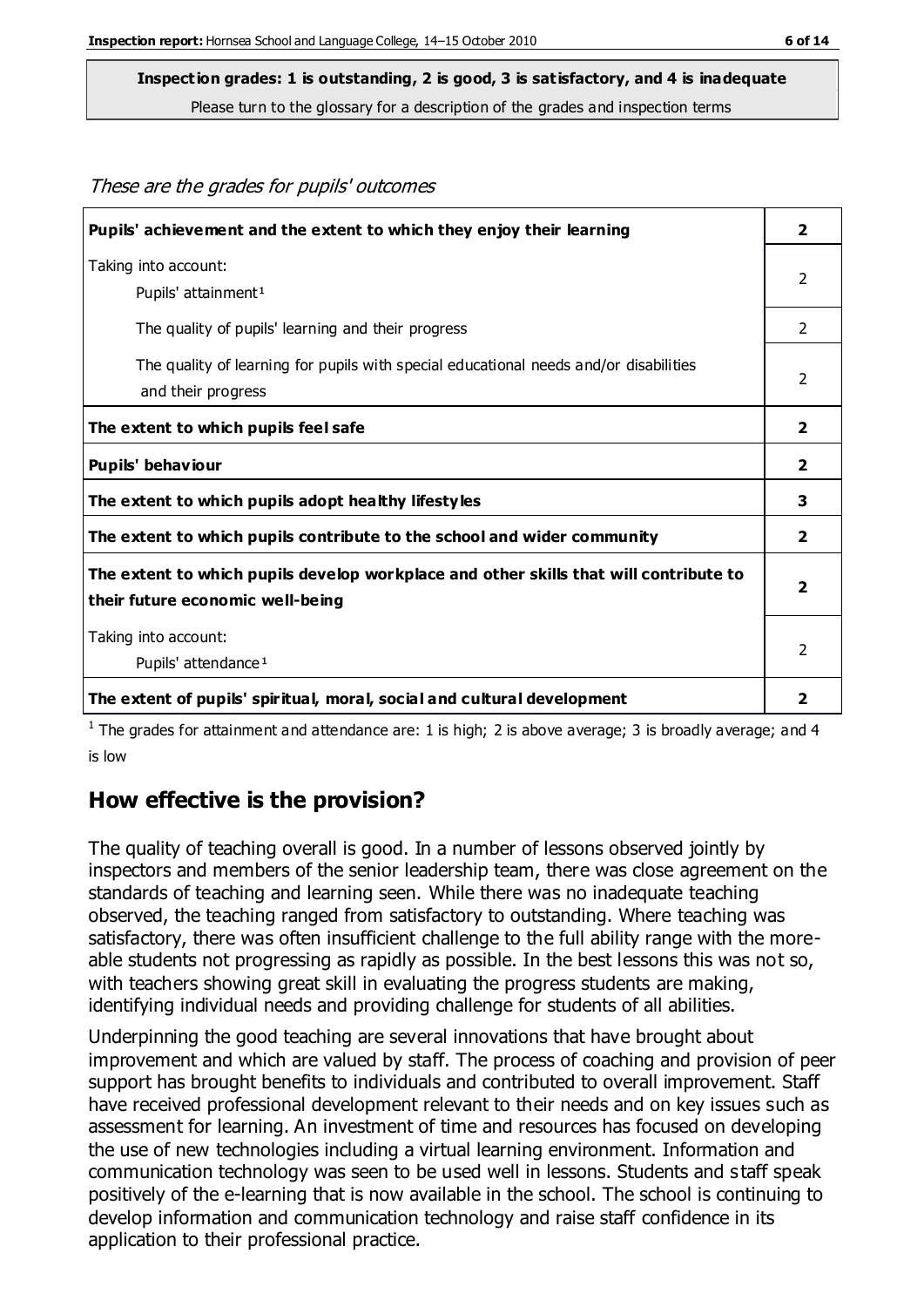The school has sought to improve assessment procedures and the use of assessment data for reviewing progress of students and for informing planning. While there are clearly some very good examples of assessment practice, its recording and use in providing feedback to students on their progress is not yet consistently carried out. In some students' books, marking was infrequent and of little formative value being mainly congratulatory without pointing out strengths or areas for development.

The good curriculum has underpinned the improvements in students' performance. The curriculum is broad and balanced and allows a range of pathways for students suited to their needs. The introduction of new elements such as vocational courses in Key Stage 4 and 'Explore', 'Learning to Learn' and 'Learning to Live' in Key Stage 3, have brought a focus on skills development and preparation of students for future studies. The arrangements for transition from primary school are very good and appreciated by the students interviewed. Every primary school and every parent are met personally by a member of the senior leadership team. There is a good range of link activities with partner schools.

| The quality of teaching                                                                                    |  |
|------------------------------------------------------------------------------------------------------------|--|
| Taking into account:<br>The use of assessment to support learning                                          |  |
| The extent to which the curriculum meets pupils' needs, including, where relevant,<br>through partnerships |  |
| The effectiveness of care, guidance and support                                                            |  |

These are the grades for the quality of provision

## **How effective are leadership and management?**

All the staff completing questionnaires state that they are proud to be a member of staff. Their pride is associated with overwhelming support for the view that the school is well led and runs smoothly on a daily basis. Inspectors endorse this and recognise the very effective leadership and management provided by the headteacher. In discussions with middle leaders and other staff in the school, it is evident that they share and understand the vision set out by the senior leadership team. The vision and associated innovations have yet to impact fully on the outcomes achieved by students. However, the upward trends in students' attainment and achievement are undeniable and bode well for continued improvement.

The governing body plays a good part in the improvements seen in the school. They are providing the support and challenge needed to sustain improvements. The governors require reports on progress from faculties in the form of written reports and in presentations in faculties. There are governors linked to each faculty which ensures effective communication and a governing body presence amongst staff. Relationships are good and the work of governors is valued by staff, 95% of whom believe the governors do an effective job in the school. The governors are working on improving communications with parents and carers, currently an area for development in the school, with around 12% of parents and carers responding not agreeing that the school takes account of their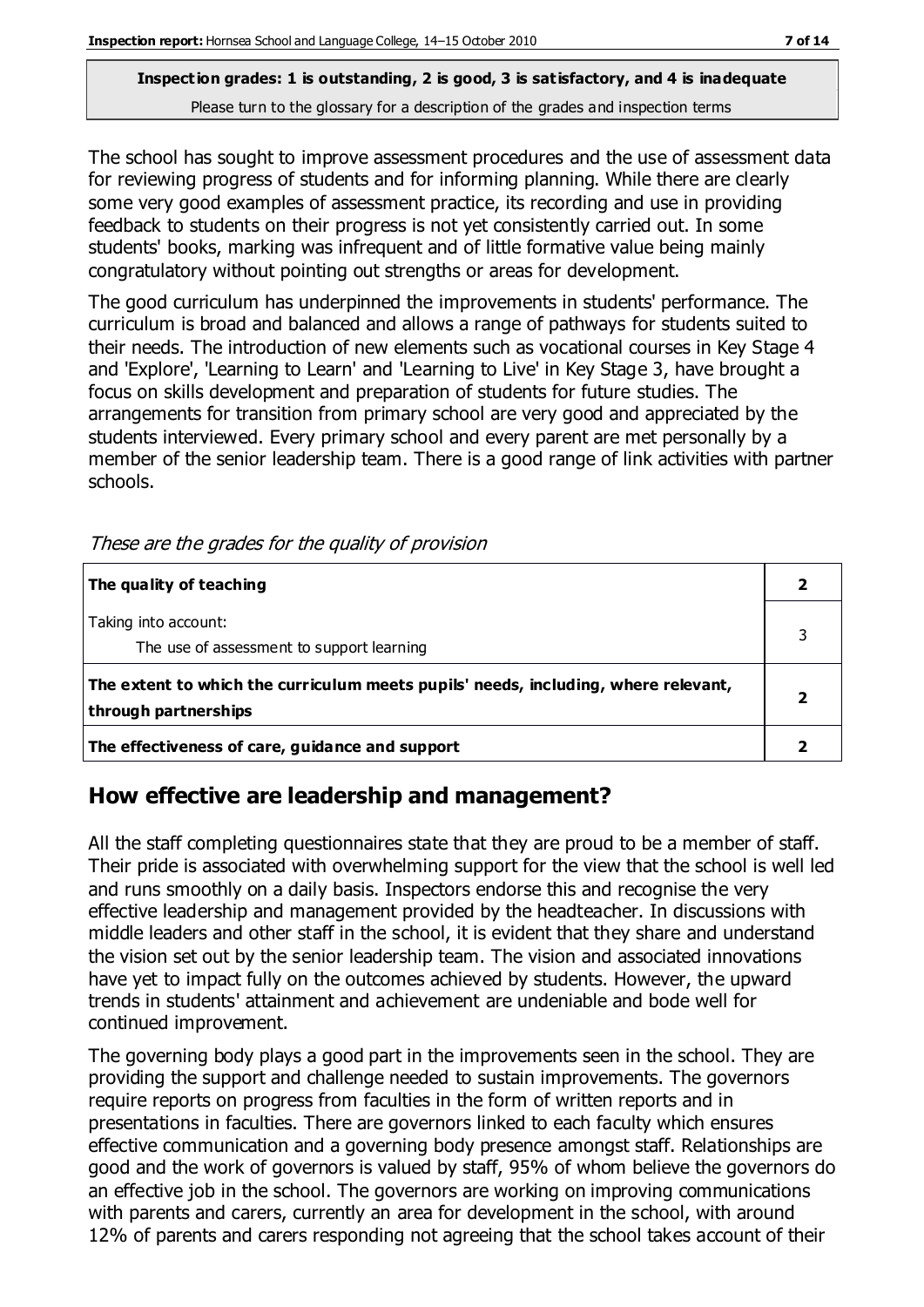suggestions and concerns. The school is developing a range of ways of improving communication with parents and carers including giving them access to the school's virtual learning environment.

Arrangements for financial management in the school are good and the school has achieved the Financial Management Standard in Schools in March 2010. There are robust financial systems, well-kept accounts and an effective finance sub-committee of the governing body who have overseen the recovery from a large deficit budget to one that is now in balance. Given the good outcomes for students and the successful management of financial resources the school is giving good value for money.

The school promotes equal opportunities well and there are no racist incidents recorded. There are appropriate policies in place to support equal opportunities although it was not clear when some of them were last reviewed. No overt differences were seen in the way students were treated on the basis of gender, race or other characteristics. Scrutiny of performance data showed that a few groups, such as higher-attaining boys, were not making as good progress as other groups. The school is aware of this and is planning for improvement. The community cohesion plan is in need of review and modification but in practice the effectiveness with which the school promotes community cohesion is good. The Investing in Community Engagement Award in summer 2010 recognises the contributions they are making.

The school has made satisfactory arrangements for the safeguarding of students. There is a rigorous and systematic check on the suitability of adults to work with students. The central record of these checks is well kept and up-to-date.

| The effectiveness of leadership and management in embedding ambition and driving<br><i>improvement</i>                                                           |                         |
|------------------------------------------------------------------------------------------------------------------------------------------------------------------|-------------------------|
| Taking into account:<br>The leadership and management of teaching and learning                                                                                   | 2                       |
| The effectiveness of the governing body in challenging and supporting the<br>school so that weaknesses are tackled decisively and statutory responsibilities met | $\overline{\mathbf{2}}$ |
| The effectiveness of the school's engagement with parents and carers                                                                                             | $\mathbf{2}$            |
| The effectiveness of partnerships in promoting learning and well-being                                                                                           | $\mathbf{2}$            |
| The effectiveness with which the school promotes equality of opportunity and tackles<br>discrimination                                                           | $\overline{\mathbf{2}}$ |
| The effectiveness of safeguarding procedures                                                                                                                     | 3                       |
| The effectiveness with which the school promotes community cohesion                                                                                              | $\mathbf{2}$            |
| The effectiveness with which the school deploys resources to achieve value for money                                                                             | 2                       |

These are the grades for leadership and management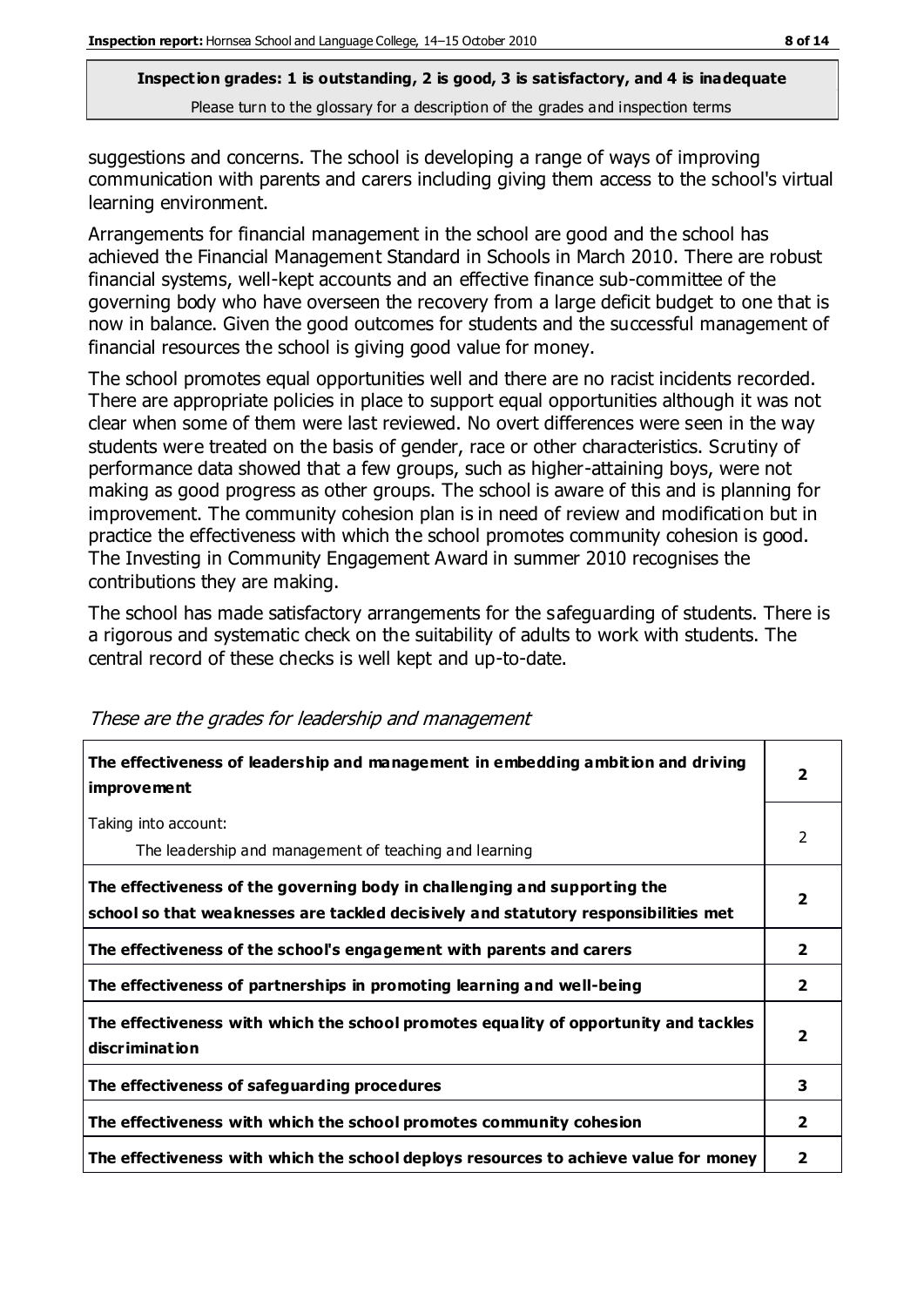#### **Sixth form**

- Attainment is above average and progress of students in the sixth form is good.
- **Progress in some subjects is low, such as in biology and chemistry. Some subjects** have low retention rates.
- Students support each other well in lessons and collaborate effectively.
- Attendance in Year 13 is average, but that in Year 12 is below average.
- Teaching in the sixth form is seen to be stronger than that in the main school.
- Students have a good range of courses to choose from and a range of extracurricular activities to join.
- The leadership and management of the sixth form are good.
- The leadership is aware of the variations in outcomes for students and performance is challenged through a rigorous system of monitoring and evaluation.
- The care, guidance and support provided in the sixth form are good and appreciated by the students.

#### These are the grades for the sixth form

| $\mid$ Overall effectiveness of the sixth form |  |  |
|------------------------------------------------|--|--|
| Taking into account:                           |  |  |
| Outcomes for students in the sixth form        |  |  |
| The quality of provision in the sixth form     |  |  |
| Leadership and management of the sixth form    |  |  |

## **Views of parents and carers**

It is clear from the questionnaires completed by parents and carers that the very large majority agree that they are happy with their child's experience of this school. The same proportion agrees that the school is well led and managed effectively, their child is happy and the school keeps them safe. Most parents and carers agree their child is making enough progress, that the school is meeting their child's particular needs and that the teaching is good. Parents and carers show less confidence that the school is helping their child to have a healthy lifestyle with only 80% agreeing. The lowest agreement was found in the parent' and carers' responses to the school taking account of their suggestions and concerns. The rates of agreement were all around the national average apart from the lower agreements on the issues of healthy lifestyle and taking account of suggestions and concerns.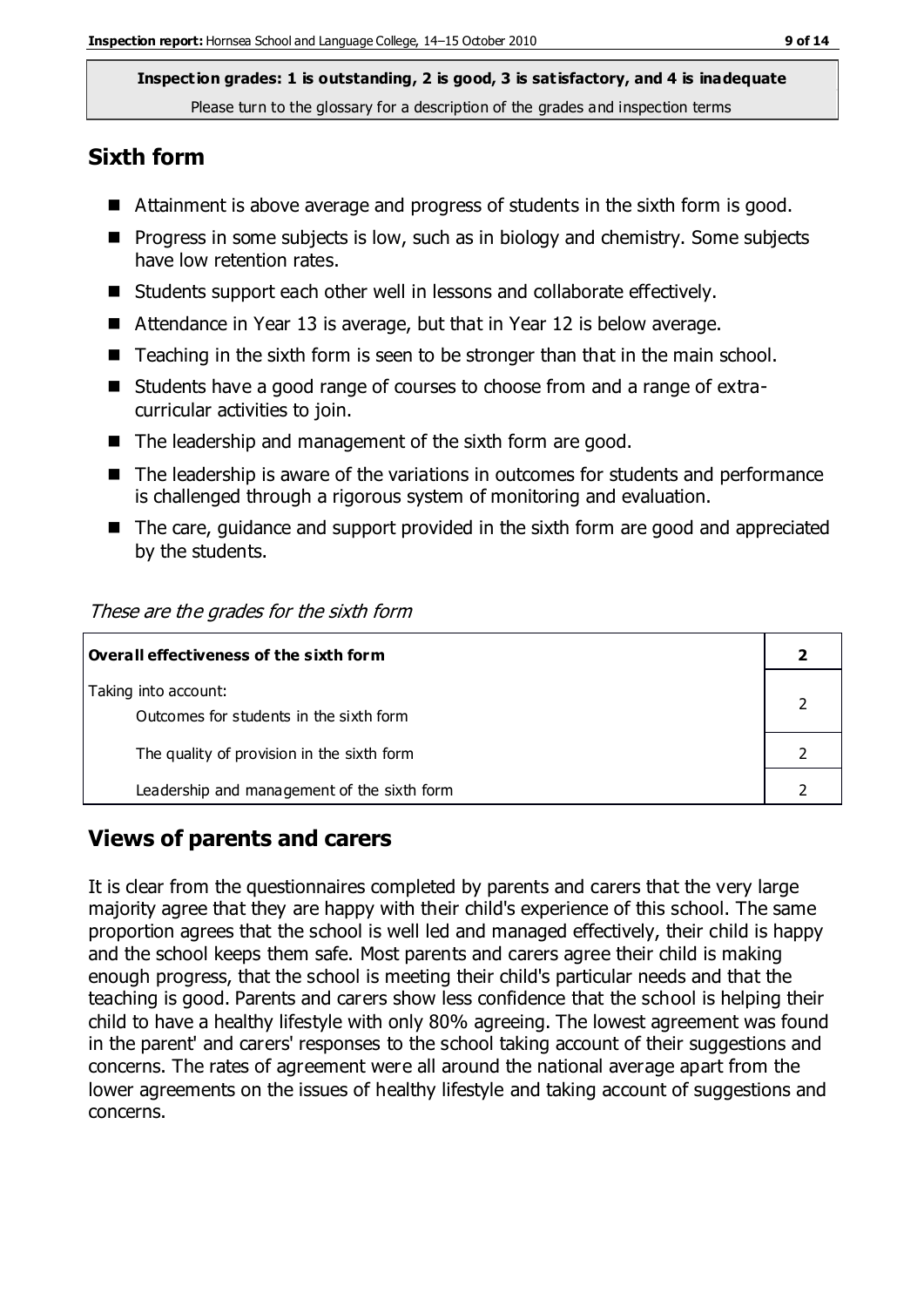#### **Responses from parents and carers to Ofsted's questionnaire**

Ofsted invited all the registered parents and carers of pupils registered at Hornsea School and Language College to complete a questionnaire about their views of the school.

In the questionnaire, parents and carers were asked to record how strongly they agreed with 13 statements about the school.

The inspection team received 356 completed questionnaires by the end of the on-site inspection. In total, there are 1256 pupils registered at the school.

| <b>Statements</b>                                                                                                                                                                                                                                       | <b>Strongly</b><br>agree |               | <b>Agree</b> |               | <b>Disagree</b> |                | <b>Strongly</b><br>disagree |               |
|---------------------------------------------------------------------------------------------------------------------------------------------------------------------------------------------------------------------------------------------------------|--------------------------|---------------|--------------|---------------|-----------------|----------------|-----------------------------|---------------|
|                                                                                                                                                                                                                                                         | <b>Total</b>             | $\frac{1}{2}$ | <b>Total</b> | $\frac{1}{2}$ | <b>Total</b>    | $\frac{1}{2}$  | <b>Total</b>                | $\frac{1}{2}$ |
| My child enjoys school                                                                                                                                                                                                                                  | 131                      | 37            | 206          | 58            | 15              | $\overline{4}$ | $\overline{2}$              | $\mathbf{1}$  |
| The school keeps my child<br>safe                                                                                                                                                                                                                       | 128                      | 36            | 209          | 59            | 9               | 3              | $\mathbf 0$                 | $\mathbf 0$   |
| My school informs me about<br>my child's progress                                                                                                                                                                                                       | 130                      | 37            | 192          | 54            | 16              | 4              | $\mathbf{1}$                | $\mathbf 0$   |
| My child is making enough<br>progress at this school                                                                                                                                                                                                    | 127                      | 36            | 192          | 54            | 15              | 4              | 3                           | $\mathbf{1}$  |
| The teaching is good at this<br>school                                                                                                                                                                                                                  | 110                      | 31            | 214          | 60            | 11              | 3              | $\mathbf 0$                 | $\mathbf 0$   |
| The school helps me to<br>support my child's learning                                                                                                                                                                                                   | 88                       | 25            | 208          | 58            | 39              | 11             | $\mathbf{1}$                | $\mathbf 0$   |
| The school helps my child to<br>have a healthy lifestyle                                                                                                                                                                                                | 77                       | 22            | 204          | 57            | 51              | 14             | 3                           | $\mathbf{1}$  |
| The school makes sure that<br>my child is well prepared for<br>the future (for example<br>changing year group,<br>changing school, and for<br>children who are finishing<br>school, entering further or<br>higher education, or entering<br>employment) | 118                      | 33            | 187          | 53            | 20              | 6              | 3                           | $\mathbf{1}$  |
| The school meets my child's<br>particular needs                                                                                                                                                                                                         | 113                      | 32            | 205          | 58            | 13              | 4              | 4                           | $\mathbf{1}$  |
| The school deals effectively<br>with unacceptable behaviour                                                                                                                                                                                             | 94                       | 26            | 196          | 55            | 46              | 13             | $\overline{2}$              | $\mathbf{1}$  |
| The school takes account of<br>my suggestions and concerns                                                                                                                                                                                              | 78                       | 22            | 197          | 55            | 40              | 11             | 4                           | 1             |
| The school is led and<br>managed effectively                                                                                                                                                                                                            | 123                      | 35            | 193          | 54            | 21              | 6              | $\mathbf{1}$                | $\mathbf 0$   |
| Overall, I am happy with my<br>child's experience at this<br>school                                                                                                                                                                                     | 151                      | 42            | 181          | 51            | 12              | 3              | $\overline{2}$              | $\mathbf{1}$  |

The table above summarises the responses that parents and carers made to each statement. The percentages indicate the proportion of parents and carers giving that response out of the total number of completed questionnaires. Where one or more parents and carers chose not to answer a particular question, the percentages will not add up to 100%.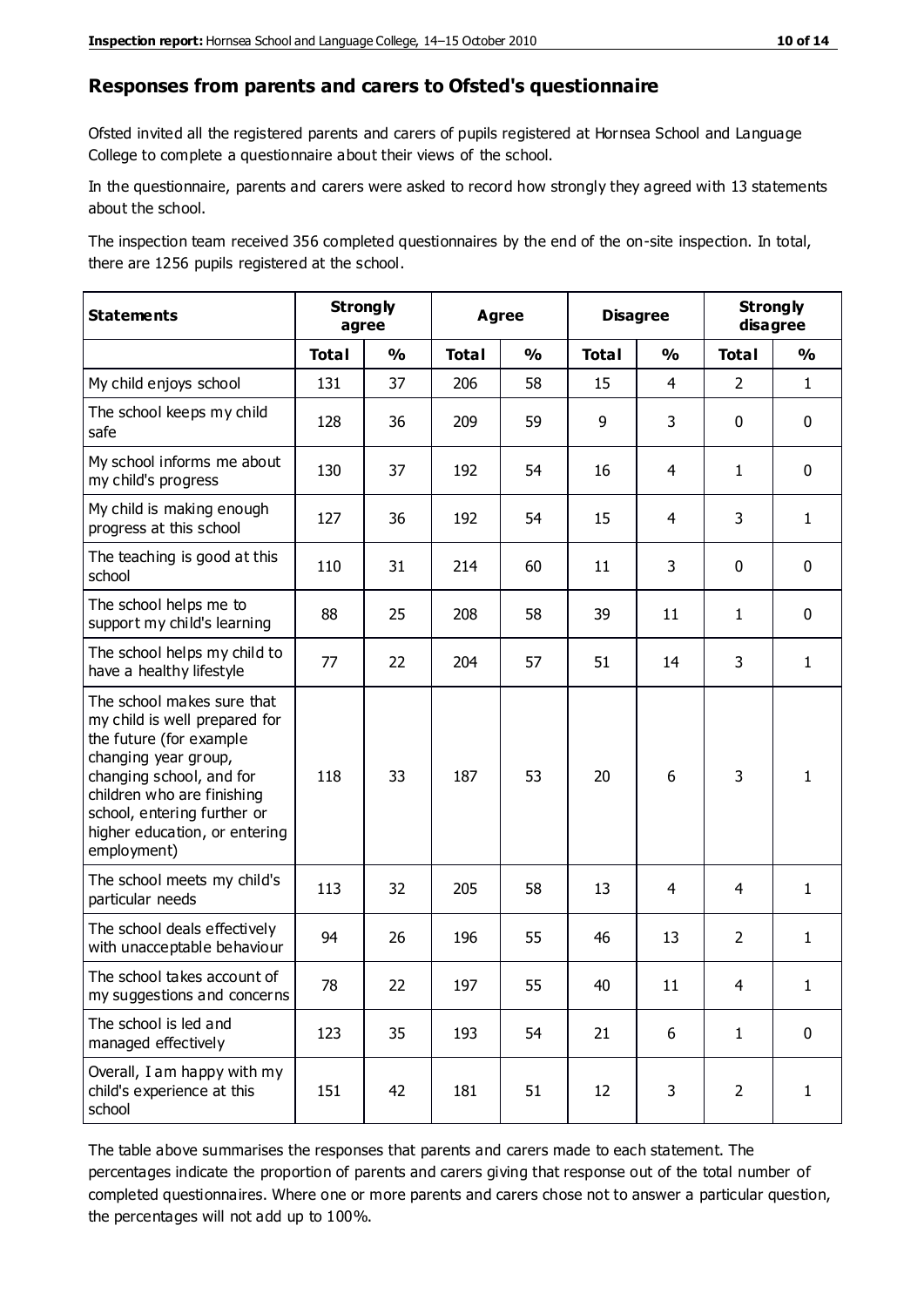## **Glossary**

| Grade   | <b>Judgement</b> | <b>Description</b>                                                                                                                                                                                                            |
|---------|------------------|-------------------------------------------------------------------------------------------------------------------------------------------------------------------------------------------------------------------------------|
| Grade 1 | Outstanding      | These features are highly effective. An outstanding school<br>provides exceptionally well for all its pupils' needs.                                                                                                          |
| Grade 2 | Good             | These are very positive features of a school. A school that<br>is good is serving its pupils well.                                                                                                                            |
| Grade 3 | Satisfactory     | These features are of reasonable quality. A satisfactory<br>school is providing adequately for its pupils.                                                                                                                    |
| Grade 4 | Inadequate       | These features are not of an acceptable standard. An<br>inadequate school needs to make significant improvement<br>in order to meet the needs of its pupils. Ofsted inspectors<br>will make further visits until it improves. |

## **What inspection judgements mean**

## **Overall effectiveness of schools**

|                       | Overall effectiveness judgement (percentage of schools) |      |                     |                   |
|-----------------------|---------------------------------------------------------|------|---------------------|-------------------|
| <b>Type of school</b> | <b>Outstanding</b>                                      | Good | <b>Satisfactory</b> | <b>Inadequate</b> |
| Nursery schools       | 58                                                      | 36   | 4                   | 2                 |
| Primary schools       | 8                                                       | 43   | 40                  | 9                 |
| Secondary schools     | 10                                                      | 35   | 42                  | 13                |
| Sixth forms           | 13                                                      | 39   | 45                  | 3                 |
| Special schools       | 33                                                      | 42   | 20                  | 4                 |
| Pupil referral units  | 18                                                      | 40   | 29                  | 12                |
| All schools           | 11                                                      | 42   | 38                  | 9                 |

New school inspection arrangements were introduced on 1 September 2009. This means that inspectors now make some additional judgements that were not made previously.

The data in the table above are for the period 1 September 2009 to 31 March 2010 and are the most recently published data available (see **[www.ofsted.gov.uk](http://www.ofsted.gov.uk/)**). Please note that the sample of schools inspected during the autumn and spring terms 2009/10 was not representative of all schools nationally, as weaker schools are inspected more frequently than good or outstanding schools.

Percentages are rounded and do not always add exactly to 100. Secondary school figures include those that have sixth forms, and sixth form figures include only the data specifically for sixth form inspection judgements.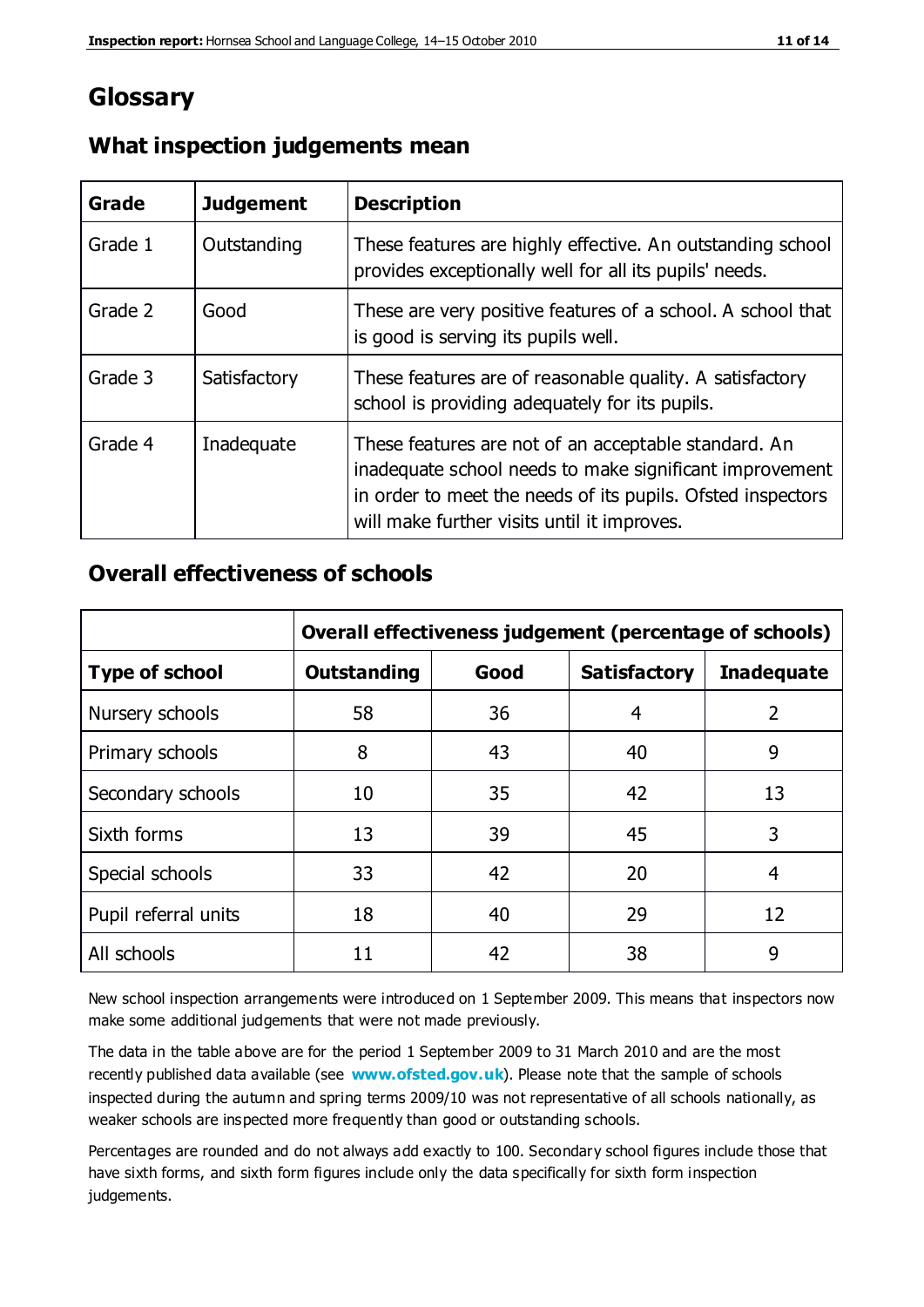# **Common terminology used by inspectors**

| Achievement:               | the progress and success of a pupil in their learning,<br>development or training.                                                                                                                                                          |  |  |
|----------------------------|---------------------------------------------------------------------------------------------------------------------------------------------------------------------------------------------------------------------------------------------|--|--|
| Attainment:                | the standard of the pupils' work shown by test and<br>examination results and in lessons.                                                                                                                                                   |  |  |
| Capacity to improve:       | the proven ability of the school to continue<br>improving. Inspectors base this judgement on what<br>the school has accomplished so far and on the quality<br>of its systems to maintain improvement.                                       |  |  |
| Leadership and management: | the contribution of all the staff with responsibilities,<br>not just the headteacher, to identifying priorities,<br>directing and motivating staff and running the school.                                                                  |  |  |
| Learning:                  | how well pupils acquire knowledge, develop their<br>understanding, learn and practise skills and are<br>developing their competence as learners.                                                                                            |  |  |
| Overall effectiveness:     | inspectors form a judgement on a school's overall<br>effectiveness based on the findings from their<br>inspection of the school. The following judgements,<br>in particular, influence what the overall effectiveness<br>judgement will be. |  |  |
|                            | The school's capacity for sustained<br>improvement.                                                                                                                                                                                         |  |  |
|                            | Outcomes for individuals and groups of pupils.                                                                                                                                                                                              |  |  |
|                            | The quality of teaching.                                                                                                                                                                                                                    |  |  |
|                            | The extent to which the curriculum meets<br>pupils' needs, including, where relevant,<br>through partnerships.                                                                                                                              |  |  |
|                            | The effectiveness of care, guidance and<br>support.                                                                                                                                                                                         |  |  |
| Progress:                  | the rate at which pupils are learning in lessons and<br>over longer periods of time. It is often measured by<br>comparing the pupils' attainment at the end of a key                                                                        |  |  |

stage with their attainment when they started.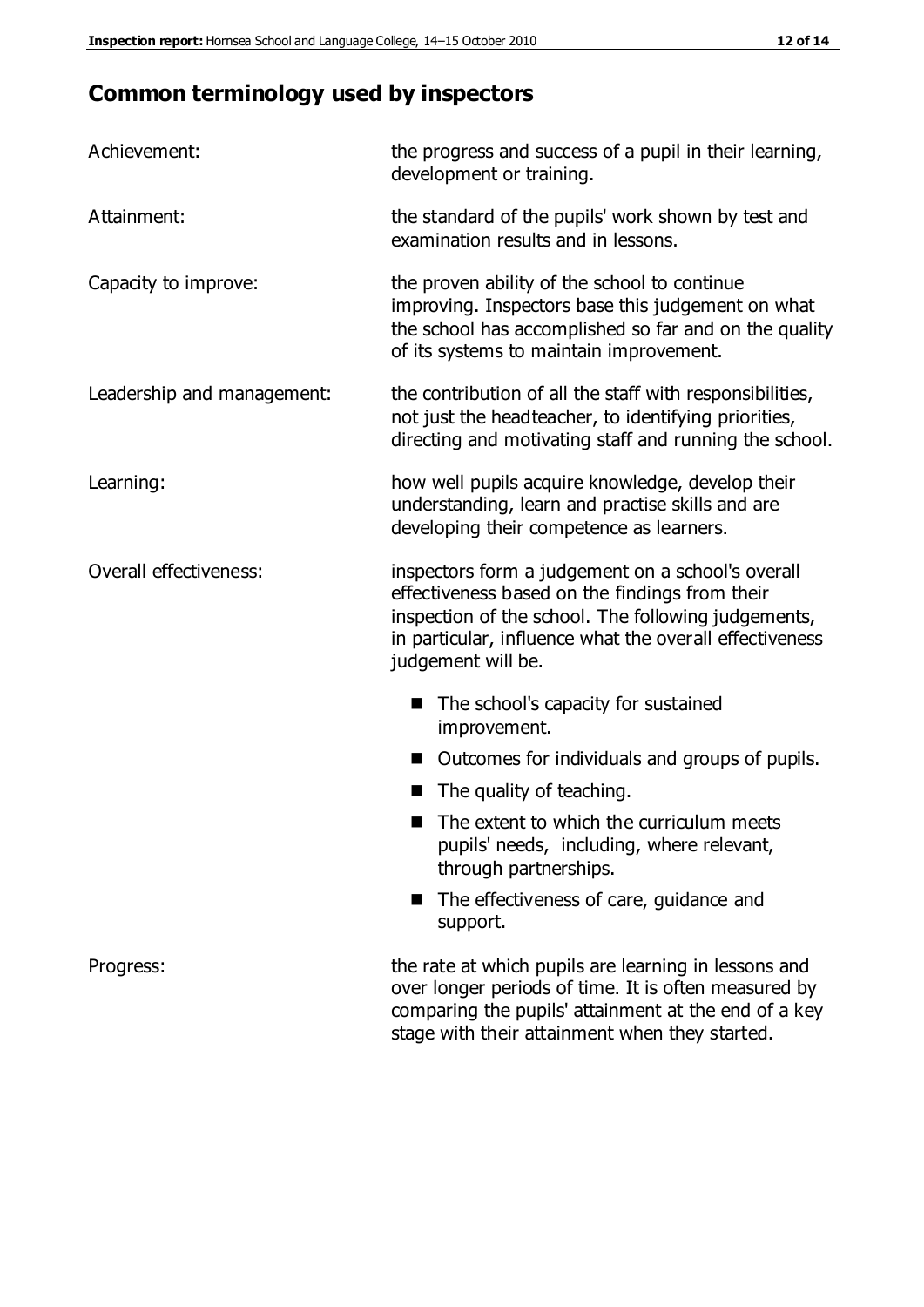#### **This letter is provided for the school, parents and carers to share with their children. It describes Ofsted's main findings from the inspection of their school.**

18 October 2010

#### Dear Students

#### **Inspection of Hornsea School and Language College, Hornsea HU18 1DW**

On behalf of the inspections team, I want to thank you for the way you received us into your school. You contributed well to the inspection by the way you talked with us freely and told us what you think of the school. It is clear from the evidence we collected that you enjoy being at school and feel safe and well cared for. The very large majority of you say that you learn a lot in lessons. The teachers are doing a good job in providing you with a good education.

We think that the headteacher and other leaders in the school are doing a good job. They have set good targets for the school. However, we do not believe that you always receive as much information as you need to know in order to improve further. We also believe that, despite the school providing you with good information on how to maintain a healthy lifestyle too many of you are not adopting a healthy lifestyle. Your parents think this too. So if you have not adopted a healthy lifestyle why not give it a go?

We think the school can help you to do even better. The school needs to:

- $\blacksquare$  build on the progress already made in using assessment data to check on how well you are learning, especially for the most-able in supporting their independent learning
- **I** improve the use of tutor time to ensure reviews between you and your teachers about your learning take place on a regular basis, so that you are challenged to do even better.

On behalf of the inspection team may I wish you all the best for your future.

Yours sincerely

Ian Richardson

Her Majesty's Inspector